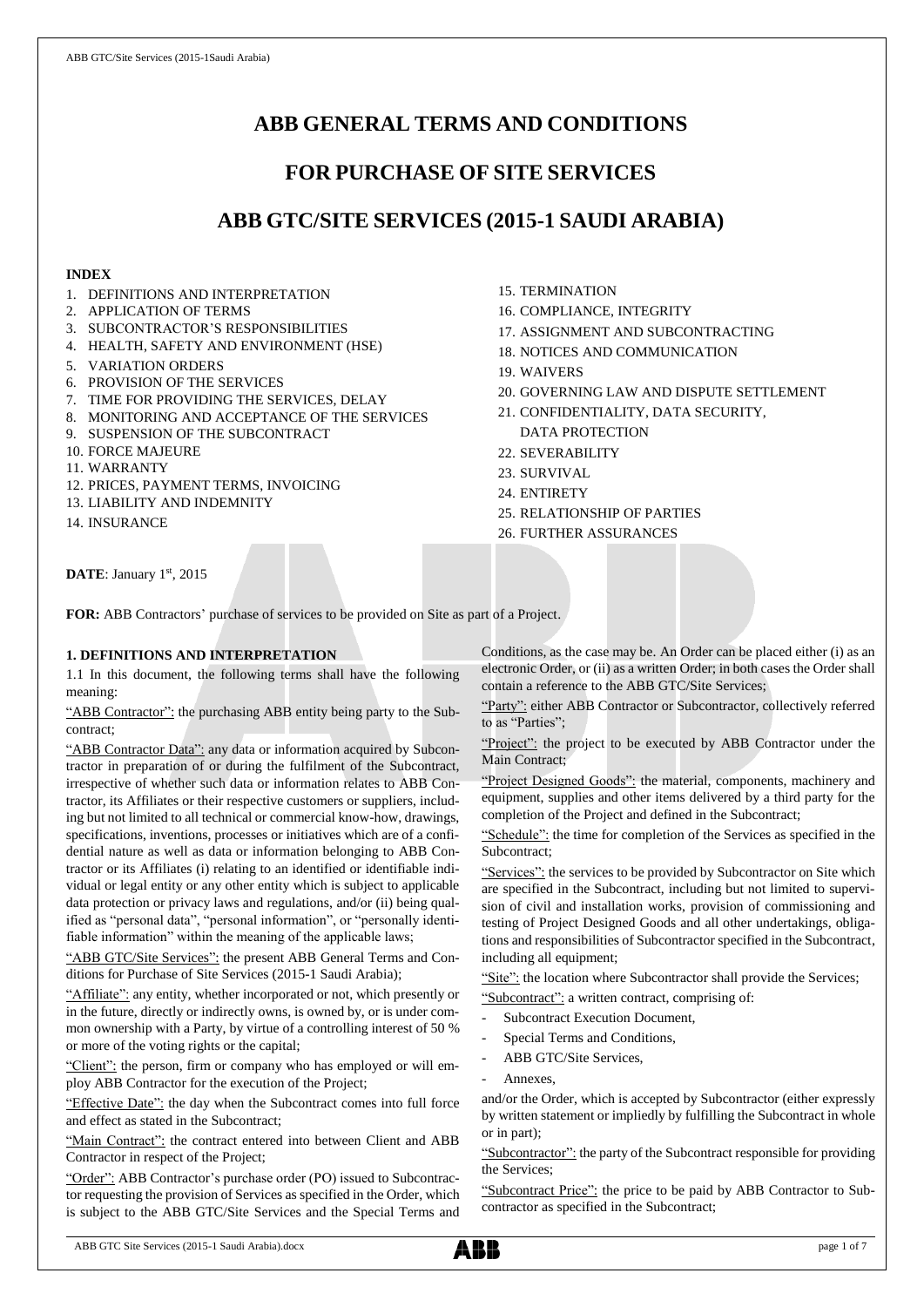"Variation Order": a change to the Subcontract such as to alter the Schedule, and to amend, to omit, to add to, or otherwise to change the Services or any parts thereof.

1.2 Unless otherwise specified in the present ABB GTC/Site Services or the Subcontract:

1.2.1 References to Clauses are to Clauses of the ABB GTC/Site Services;

1.2.2 Headings to Clauses are for convenience only and do not affect the interpretation of the ABB GTC/Site Services;

1.2.3 The use of the singular includes the plural and vice versa.

1.3 Capitalized terms used in the ABB GTC/Site Services and the Subcontract shall have the meaning and shall be interpreted in the way described under Clause 1.1 above or as otherwise expressly defined in the ABB GTC/Site Services, or the Subcontract.

## **2. APPLICATION OF TERMS**

2.1 The Subcontract, including the ABB GTC/Site Services, shall be the exclusive terms and conditions upon which ABB Contractor is willing to deal with Subcontractor, and the terms of the Subcontract, including the ABB GTC/Site Services, shall govern the contractual relationship between ABB Contractor and Subcontractor.

2.2 No terms or conditions endorsed upon, delivered with or contained in Subcontractor's quotations, acknowledgements or acceptances, specifications or similar documents will form part of the Subcontract, and Subcontractor waives any right which it otherwise might have to rely on such other terms or conditions.

2.3 Any amendment to the Subcontract or deviations from the provisions of the Subcontract shall have no effect unless expressly agreed in writing by the Parties.

## **3. SUBCONTRACTOR'S RESPONSIBILITIES**

3.1 Subcontractor shall provide the Services:

3.1.1 in accordance with the applicable laws and regulations;

3.1.2 in accordance with the quality standards stated under Clause 11.1 and further specified in the Subcontract;

3.1.3 free from defects and from any rights of third parties;

3.1.4 on the dates specified in the Schedule;

3.1.5 in the quantity specified in the Subcontract; and

3.1.6 in accordance with ABB Contractor's instructions which may be issued from time to time; and

3.1.7 by skilled, experienced and competent engineers, foremen and labour, hired in numbers necessary for the proper and timely provision of the Services.

3.2 Subcontractor shall not substitute or modify any of the Services without ABB Contractor's prior written approval.

3.3 Subcontractor shall access the Site only with ABB Contractor's prior written approval. ABB Contractor shall grant Subcontractor access to the respective portions of the Site (as may be required in accordance with the Schedule) to enable Subcontractor to perform its obligations under the Subcontract.

3.4 Subcontractor shall co-operate with ABB Contractor's request in scheduling and providing the Services to avoid conflict or interference with work provided by other contractors and third parties at Site.

3.5 Subcontractor shall co-ordinate the performance of the Services with ABB Contractor's Site management, taking into account the conditions prevailing on the Site. Subcontractor shall supply all equipment relevant to the Services to be provided and special tools of whatever kind, commissioning spares and consumables required for these Services. For the avoidance of doubt, special tools shall include all items required to work on the instrumentation and the control equipment and to install, set-up and configure the controls and transmitters provided with the Project Designed Goods. All spare parts, special tools and consumables shall become the property of ABB Contractor.

3.6 Subcontractor shall in a timely manner obtain and pay for all permits, licenses, visas and approvals necessary to allow its personnel to execute the Services in accordance with the Schedule. Personnel shall comply with particular country specific travel safety instructions and/or restrictions as provided by ABB Contractor. Subcontractor shall employ and provide sufficient number of competent and experienced personnel for the execution of the Services. Upon ABB Contractor's request Subcontractor shall remove forthwith from the Site any person who, in the opinion of ABB Contractor, misconducts or is incompetent or negligent. Any person so removed shall be replaced within fifteen (15) calendar days by a competent substitute. All costs relating to such removal shall be borne by Subcontractor. Subcontractor shall employ only persons free from contagious diseases. Subcontractor shall, if requested by ABB Contractor, perform medical examination of his employees and provide ABB Contractor with the results of such examination, unless such provision would violate applicable laws.

3.7 Subcontractor shall satisfy itself as to the specifics of the Site, and all aspects thereof insofar as they affect the execution of the Services. Subcontractor shall also satisfy itself as to the means of access to the Site, the accommodation which may be required, the extent and nature of work and materials necessary for execution and completion of the Services, and whether Subcontractor has reasonably considered all such aspects in the Subcontract Price.

3.8 ABB Contractor may request Subcontractor to nominate and use a local sub-supplier to provide Services in the country of Site and to enter into the respective supply agreement with such sub-supplier. If Subcontractor nominates a sub-supplier for this purpose, Subcontractor warrants and undertakes to ABB Contractor that Subcontractor will coordinate its respective duties and obligations with the duties and obligations of that sub-supplier. Subcontractor will also ensure that Subcontractor and its sub-supplier jointly provide the supervision of the installation, commissioning of the Project Designed Goods and perform all work incidental thereto and/or otherwise necessary to ensure that the Project Designed Goods are completed and operational in accordance with the Subcontract.

3.9 Subcontractor shall be responsible for any activities performed by its employees in relation to the Subcontract, and in particular the following shall apply:

3.9.1 Subcontractor assumes full and exclusive responsibility for any accident or occupational disease occurred to its employees in relation to the performance of the Subcontract.

3.9.2 It is expressly agreed that the Subcontract does not imply any employment relationship between ABB Contractor and Subcontractor, or between ABB Contractor and Subcontractor's employees assigned to the execution of the Subcontract. ABB Contractor shall remain free of any direct or indirect responsibility or liability for labour, social security or taxes with respect to Subcontractor and its employees assigned to the performance of the Subcontract.

3.9.3 Subcontractor shall hire in its own name all employees required to perform effectively the Subcontract, who shall under no circumstances act as ABB Contractor's employees.

3.9.4 Subcontractor shall be solely and exclusively responsible for any claims and/or lawsuits filed by its employees and – unless caused by ABB Contractor's gross negligence or intentional act – hold ABB Contractor entirely safe and harmless from such claims and/or lawsuits. Subcontractor undertakes to voluntarily appear in court, recognizing its status as sole and exclusive employer, and to provide ABB Contractor with any and all requested documentation necessary to ensure proper legal defence of ABB Contractor in court.

3.9.5 ABB Contractor is authorized to make any payments due to Subcontractor's employees performing the Subcontract, in order to avoid lawsuits. Such payments may be made through withholding Subcontractor's credits, through offsetting or in any other way. Subcontractor shall provide any support requested by ABB Contractor with regard to such payments and indemnify ABB Contractor for any payments made.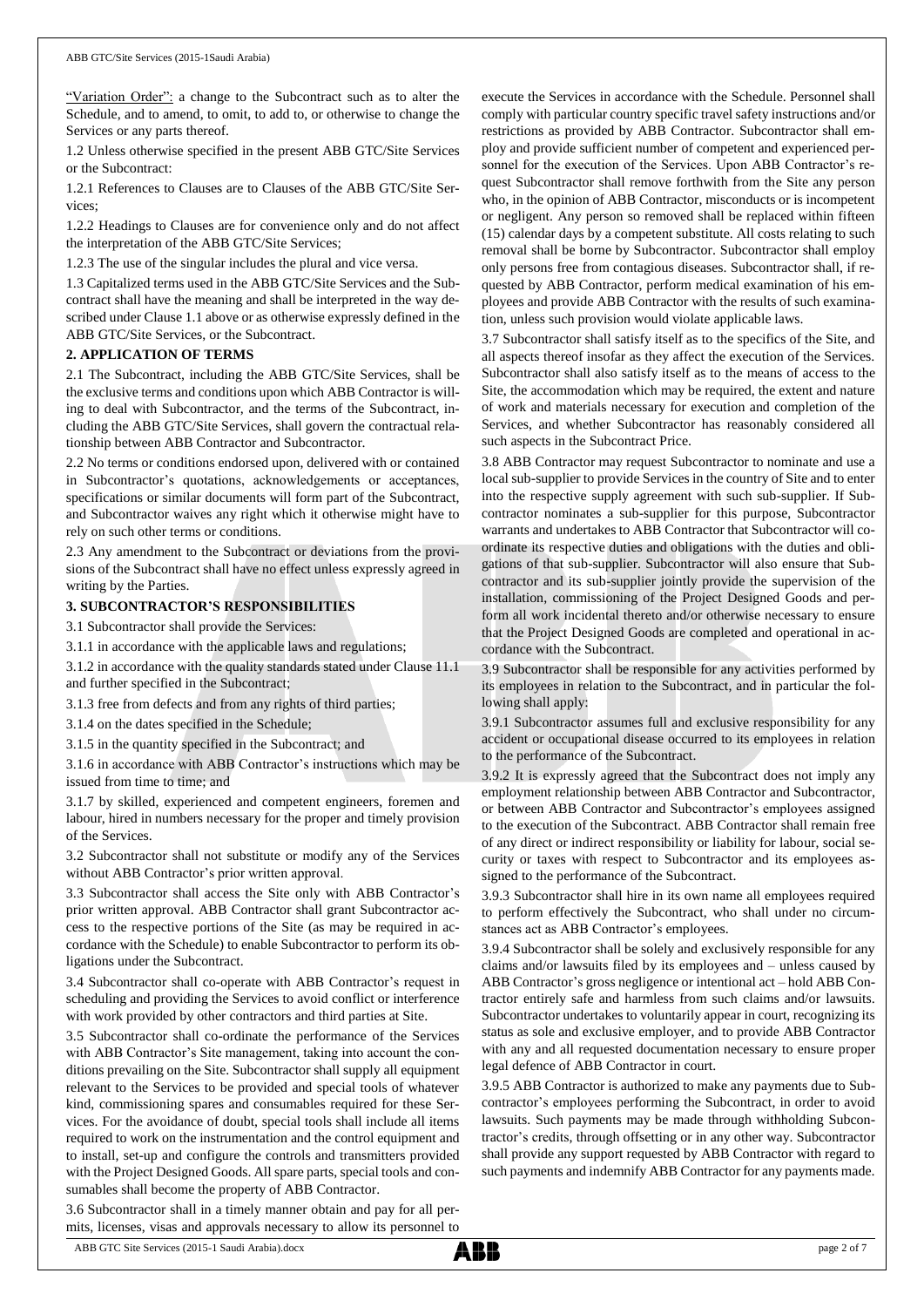### **4. HEALTH, SAFETY AND ENVIRONMENT (HSE)**

4.1 Subcontractor shall comply and ensure compliance by any of its employees and subcontractors with all applicable laws relating to HSE throughout the performance of the Subcontract.

4.2 Subcontractor shall comply with (i) ABB Contractor's HSE instructions for the Site and ABB's Code of Practice for Safe Working (as referred to in the Special Terms and Conditions), (ii) Client's instructions concerning HSE at Site and (iii) applicable industry standards and good engineering practice.

4.3 Subcontractor shall ensure that all its personnel, and its subcontractors' personnel, working on Site shall have received relevant training and induction before being allowed to work on Site. Subcontractor shall immediately remove from Site any person who, in ABB Contractor's opinion, fails to comply with the provisions of the relevant legislation, regulations and rules as appropriate or such other HSE legislation, which from time to time may be in force.

4.4 Subcontractor shall be solely responsible for the health and safety of all its employees and subcontractors at Site and shall immediately advise ABB Contractor and the relevant authority, if so required, of the occurrence of any accident, incident or near-miss on or about the Site or otherwise in connection with the provision of the Services. Within twenty four (24) hours after the occurrence of any such accident, incident or near-miss, Subcontractor shall furnish ABB Contractor with a written report, which shall be followed within fourteen (14) calendar days by a final report. Subcontractor shall also provide such a report to the appropriate authority when required. This procedure shall not relieve Subcontractor from the full responsibility to protect persons and property, and from its liability for damages.

4.5 Subcontractor shall notify ABB Contractor of all hazardous materials (as such term is defined in applicable laws or regulations) to be used for the commissioning and/or testing of the Project Designed Goods. Subcontractor shall furnish ABB Contractor with copies of all applicable material safety data sheets and provide any appropriate special handling instructions no later than ten (10) calendar days prior to the provision of the Services.

### **5. VARIATION ORDERS**

ABB Contractor may issue, in the standard form provided in the Annexes, Variation Orders to Subcontractor to alter the Schedule, to amend, omit, add to, or otherwise change the Services or any parts thereof. Subcontractor shall carry out such Variation Orders only upon receipt of written Variation Order and continue to be bound by the provisions of the Subcontract. The value of each Variation Order shall then be added to or deducted from the Subcontract Price, as appropriate; agreed unit prices shall continue to apply. The Variation Order shall, as the case may be, express the amount of time by virtue of which the Schedule shall be shortened or extended. Subcontractor shall not postpone or delay the performance of a Variation Order on the grounds of dispute, or that it is subject to acceptance by Subcontractor, or agreeing to the value amount, and/or time extension to Schedule.

#### **6. PROVISION OF THE SERVICES**

6.1 Subcontractor shall provide the Services and meet the Schedule both as specified in the Subcontract. Partial performance is not accepted unless confirmed or requested by ABB Contractor in writing.

6.2 Subcontractor shall submit for ABB Contractor's approval a detailed execution plan (including agreed milestones as specified in the Subcontract) for the performance of the Subcontract and shall assist ABB Contractor with regard to the scheduling and planning process, and cooperate with ABB Contractor in all respects of the Subcontract scheduling and planning.

6.3 Unless requested otherwise, Subcontractor shall at least monthly in the form requested by ABB Contractor, report the status of the provision of the Services. Subcontractor shall anticipate that the Services may be interfered with or incidentally delayed from time to time due to concurrent performance of work by others. The report shall be provided to ABB Contractor within five (5) calendar days from the end of the month covered by the report. If the provision of the Services or any part thereof is behind the Schedule, Subcontractor shall submit in writing a recovery plan specifying its activities for reaching compliance with the Schedule. Upon ABB Contractor's request, Subcontractor shall provide ABB Contractor at any time with all information regarding the provision of the Services. ABB Contractor shall have the right to withhold payments under the Subcontract if Subcontractor fails to submit any of the reports.

6.4 Subcontractor must indicate latest at the time of acceptance of the Subcontract the customs tariff numbers of the country of consignment and the countries of origin for all Services. For controlled Services, the relevant national export control numbers must be indicated and, if the Services are subject to U.S. export regulations, the U.S. Export Control Classification Numbers (ECCN) or classification numbers of the International Traffic In Arms Regulations (ITAR) must be specified. Proofs of preferential origin as well as conformity declarations and marks of the country of consignment or destination are to be submitted without being requested; certificates of origin upon request.

### **7. TIME FOR PROVIDING THE SERVICES, DELAY**

7.1 If Subcontractor does not comply with the Schedule, ABB Contractor reserves the right to instruct Subcontractor in writing to expedite its performance under the Subcontract. Subcontractor shall take such measures (in accordance with ABB Contractor's instructions) as required for acceleration of progress so as to complete the provision of the Services, or the relevant part thereof, on time. Subcontractor shall not be entitled to any additional payment for taking such steps to accelerate the work to meet the Schedule. Subcontractor shall notify ABB Contractor in writing within twenty four (24) hours of the occurrence and cause of any delay and also to make every effort to minimise or mitigate the costs or the consequences of such delay.

7.2 If Subcontractor fails to provide the Services in accordance with the Schedule, Subcontractor shall pay to ABB Contractor liquidated damages for this default. The liquidated damages shall be payable at a rate specified in the Subcontract. Subcontractor shall pay the liquidated damages upon written demand or upon receipt of an invoice from ABB Contractor. The amount of liquidated damages may be deducted by ABB Contractor from any payments due or which may become due to Subcontractor without prejudice to any other recovery method. The payment of such liquidated damages shall not relieve Subcontractor from any of its obligations and liabilities under the Subcontract.

7.3 If the delay in providing the Services is such that ABB Contractor is entitled to maximum liquidated damages and if the Services are still not provided, ABB Contractor may in writing demand provision of the Services within a final reasonable period which shall not be less than one week.

7.4 If Subcontractor does not provide the Services within such final period and this is not due to any circumstance for which ABB Contractor is responsible, then ABB Contractor reserves the right to:

7.4.1 terminate the Subcontract pursuant to Clause 15 (Termination);

7.4.2 refuse any subsequent provision of the Services which Subcontractor attempts to make;

7.4.3 recover from Subcontractor any costs or expenditure incurred by ABB Contractor in obtaining the services in substitution from another Subcontractor;

7.4.4 claim in addition to liquidated damages under Clause 7 for any additional costs, losses or damages incurred whatsoever by ABB Contractor which are reasonably attributable to Subcontractor's failure to comply with the Subcontract.

7.5 ABB Contractor shall also have the right to terminate the Subcontract by notice in writing to the Subcontractor, if it is clear from the circumstances that there will occur a delay in providing the Services which under Clause 7 would entitle ABB Contractor to maximum liquidated damages.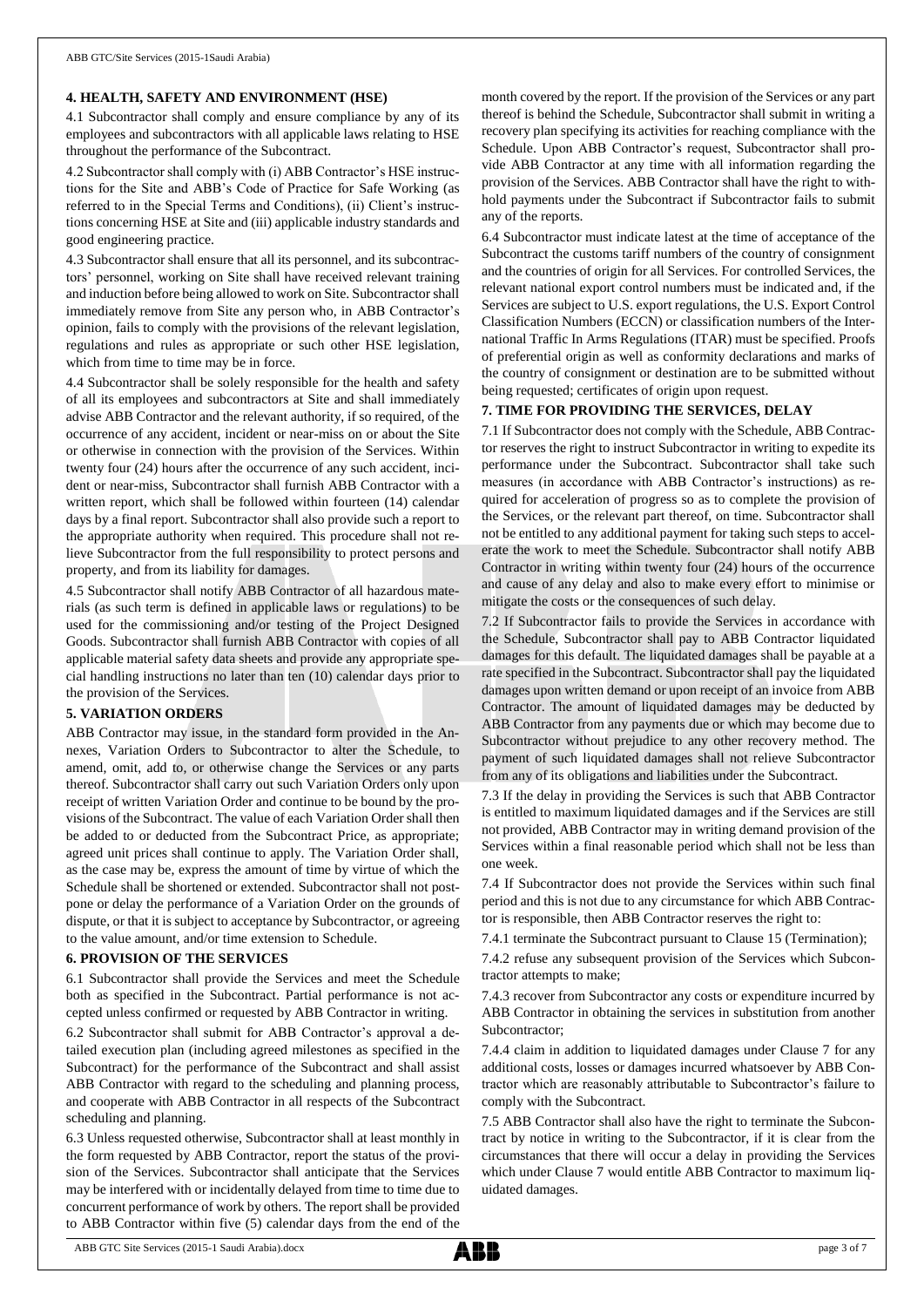### **8. MONITORING AND ACCEPTANCE OF THE SERVICES**

8.1 Subcontractor shall allow ABB Contractor and/or its authorised representatives to monitor the provision of the Services at any time.

8.2 Notwithstanding any monitoring, Subcontractor shall remain fully responsible for the Services' compliance with the Order. This applies whether or not ABB Contractor has exercised its right of monitoring and shall not limit Subcontractor's obligations under the Order. For the avoidance of doubt, monitoring of Services by ABB Contractor Customer and/or its authorised representatives shall in no event exempt Subcontractor from or limit Subcontractor's warranties or liability in any way.

8.3 ABB Contractor shall not be deemed to have accepted any Services until it has had a reasonable time to review them following completion or, in the case of a defective performance, until a reasonable time after such defective performance has become apparent. Such reasonable time period shall be determined by the specifics of the Services, the defective performance and the circumstances of the provision of the Services.

### **9. SUSPENSION OF THE SUBCONTRACT**

9.1 ABB Contractor shall have the right to suspend performance of the Subcontract at any time for convenience for a period of 90 calendar days in the aggregate without any compensation to Subcontractor. In case the suspension extends beyond 90 calendar days, Subcontractor shall be compensated by ABB Contractor for the direct and reasonable incurred costs of such suspension, such as cost of protection, storage and insurance. The agreed time for performance of the Subcontract or the concerned part thereof shall be extended by the time period of the suspension.

9.2 If the suspension of the Subcontract is caused or requested by Client, Subcontractor shall be entitled only to a compensation as specified in the Subcontract and to the extent paid by Client.

9.3 Subcontractor shall suspend the performance of the Subcontract or any part thereof, including postponing the provision of the Services, for such times and in such manner as ABB Contractor considers necessary (i) for proper HSE or execution of the Subcontract, or (ii) due to any default by Subcontractor, in which case Subcontractor shall bear all costs and be liable for the delay arising from such suspension.

9.4 Subcontractor shall have no right to suspend performance of the **Subcontract.** 

### **10. FORCE MAJEURE**

10.1 Neither Party shall be liable for any delay in performing or for failure to perform its obligations under the Subcontract if the delay or failure results from an event of "Force Majeure", provided that the affected Party serves notice to the other Party within five (5) calendar days from occurrence of the respective event of Force Majeure.

10.2 "Force Majeure" means the occurrence of any event which is unforeseeable and beyond the control of the Party affected that results in the failure or delay by such Party of some performance under the Subcontract, in full or part. Each Party shall use its reasonable endeavours to minimise the effects of any event of Force Majeure.

## **11. WARRANTY**

11.1 Subcontractor warrants that the Services:

11.1.1 comply with the Subcontract, including but not limited to any specification as stipulated in the Subcontract, and with good engineering practices;

11.1.2 are fit for the particular purpose of the Project, whether expressly or impliedly made known to Subcontractor in the Subcontract;

11.1.3 are free from defects; and

11.1.4 comply with Clauses 3.1.1 and 16 (Compliance, Integrity).

11.2 The warranty period shall be thirty six (36) months from acceptance of the Services.

11.3 In the event of a breach of warranty, the entire warranty period of Clause 11.2 shall be restarted upon Client's and/or ABB Contractor's written confirmation the Services are no longer defective.

11.4 In case of non-compliance with the warranty provided under this Clause 11, ABB Contractor shall be entitled to enforce one or more of the following remedies at Subcontractor's own expense and risk:

11.4.1 to give Subcontractor the opportunity to carry out any additional work necessary to ensure that the terms and conditions of the Subcontract are fulfilled within twenty (20) calendar days from ABB Contractor's notice;

11.4.2 to carry out (or to instruct a third party to carry out) any additional work necessary to make the Services comply with the Subcontract;

11.4.3 to obtain from Subcontractor prompt replacement of the noncompliant Services by other Services conforming with the Subcontract; 11.4.4 to refuse to accept any further provision of the Services, but without exemption from Subcontractor's liability for the defective Services;

11.4.5 to claim such costs and damages as may have been sustained by ABB Contractor as a result of Subcontractor's breach or failure;

11.4.6 to terminate the Subcontract in accordance with Clause 15.1.

11.5 The rights and remedies available to ABB Contractor and contained in the Subcontract are cumulative and are not exclusive of any rights or remedies available under warranty, at law or in equity.

#### **12. PRICES, PAYMENT TERMS, INVOICING**

12.1 The Subcontract Price shall be deemed to cover the fulfilment by Subcontractor of all its obligations under the Subcontract and include the costs of the Services specified and the costs for everything, including but not limited to supervision, fees, taxes, duties, transportation, profit, overhead, licences, permits, and travel, whether indicated or described or not, which is necessary for the provision of the Services.

12.2 The prices stipulated in the Subcontract are fixed unless otherwise provided in a Variation Order.

12.3 The payment terms and the applicable procedures shall be specified in the Subcontract.

12.4 Subcontractor shall submit invoices complying with Subcontractor's and ABB Contractor's applicable local mandatory law, generally accepted accounting principles and ABB Contractor requirements set forth in the Subcontract, which shall contain the following minimum information: Subcontractor name, address and reference person including contact details (telephone, e-mail etc.); invoice date; invoice number; Order number (same as stated in the Order); Subcontractor number (same as stated in the Order); address of ABB Contractor; quantity; specification of Services supplied; price (total amount invoiced); currency; tax or VAT amount; tax or VAT number; Authorized Economic Operator and/or Approved Exporter Authorization number and/or other customs identification number, if applicable.

12.5 Invoices shall be accompanied by interim release of liens or privileges and shall be issued to ABB Contractor as stated in the Subcontract. Invoices shall be sent to the invoice address specified in the Subcontract. The submission of an invoice shall be deemed to be a confirmation by Subcontractor that it has no additional claims, except as may already have been submitted in writing, for anything that has occurred up to and including the last day of the period covered by such invoice.

12.6 Subcontractor shall make payment in due time for all equipment and labour used in, or in connection with, the performance of the Subcontract in order to avoid the imposition of any lien or privilege against any portion of the Services and/or the Project. In the event of the imposition of any such lien or privilege by any person who has supplied any such equipment or labour, or by any other person claiming by, through or under Subcontractor, Subcontractor shall, at its own expense, promptly take any and all action as may be necessary to cause such lien or privilege to be released or discharged. Subcontractor shall furnish satisfactory evidence, when requested by ABB Contractor, to verify compliance with the above. In the alternative, ABB Contractor may pay to release the lien and withhold such amounts from Subcontractor.

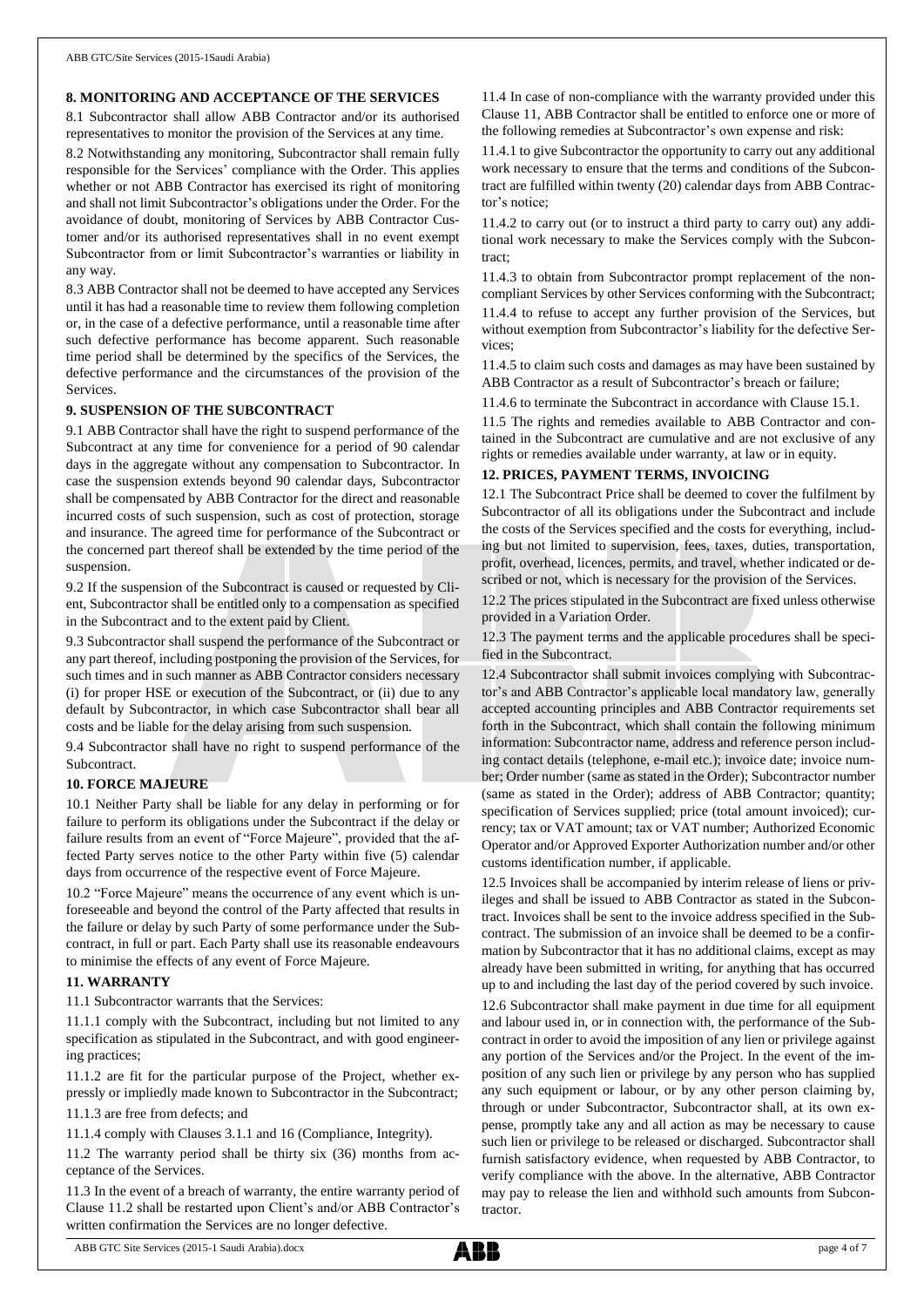12.7 ABB Contractor shall have the right to withhold the whole or part of any payment to Subcontractor which, in the opinion of ABB Contractor, is necessary for protection of ABB Contractor from loss on account of claims against Subcontractor, or failure by Subcontractor to make due payments to its sub-suppliers or employees, or not having paid taxes, dues and social insurance contributions. ABB Contractor reserves the right to set off such amount owed to Subcontractor, or withhold payment for Services not provided in accordance with the Subcontract. However, Subcontractor shall not be entitled to set off any amounts owed by ABB Contractor to Subcontractor, unless prior approval has been granted by ABB Contractor in writing.

## **13. LIABILITY AND INDEMNITY**

13.1 Subcontractor shall indemnify ABB Contractor against all liabilities, losses, damages, injuries, cost, expenses, actions, suits, claims, demands, charges or expenses whatsoever arising in connection with death or injury suffered by persons employed by Subcontractor or any of its sub-suppliers.

13.2 Without prejudice to applicable mandatory law or unless otherwise agreed between the Parties, Subcontractor shall compensate/indemnify ABB Contractor and Client for all liabilities, losses, damages, injuries, cost, actions, suits, claims, demands, charges or expenses whatsoever arising out of or in connection with the performance of the Subcontract and/or the Services (i) for Subcontractor's breaches of the Subcontract, and (ii) for any claim made by a third party (including employees of Subcontractor) against ABB Contractor in connection with the Services and to the extent that the respective liability, loss, damage, injury, cost or expense was caused by or arises from acts or omissions of Subcontractor and/or from the Services.

13.3 Subcontractor shall be responsible for the acts, omissions, defaults, negligence or obligations of any of its sub-suppliers, its agents, servants or workmen as fully as if they were the acts, omissions, defaults, negligence or obligations of Subcontractor.

13.4 ABB Contractor reserves the right to set off any indemnity/liability claims under the Subcontract against any amounts owed to Subcontractor.

13.5 For any indemnity obligations, Subcontractor shall defend ABB Contractor at its cost against any third party claims upon ABB Contractor's request.

### **14. INSURANCE**

14.1 Subcontractor shall maintain as required in the Special Terms and Conditions and at its expense with reputable and financially sound insurers acceptable to ABB Contractor the following type of insurances: professional liability insurance, public liability insurance, statutory worker's compensation/employer's liability insurance.

14.2 All insurance policies shall be endorsed to include ABB Contractor as additional insured and provide a waiver of insurer's right of subrogation in favour of ABB Contractor. Subcontractor shall no later than Effective Date provide to ABB Contractor certificates of insurance covering such policies as well as confirmation that premiums have been paid. Subcontractor shall also provide upon ABB Contractor's request copies of such insurance policies.

14.3 In case of loss and damage related to the covers in Clause 14, any and all deductibles shall be for Subcontractor's account.

14.4 Subcontractor shall furnish notice to ABB Contractor within thirty (30) calendar days of any cancellation or non-renewal or material change to the terms of any insurance.

14.5 All Subcontractor policies (except worker's compensation/employer's liability) shall be considered primary insurance and any insurance carried by ABB Contractor shall not be called upon by Subcontractor's insurers to contribute or participate on the basis of contributing, concurrent, double insurance or otherwise.

14.6 Should Subcontractor fail to provide insurance certificates and maintain insurance according to Clause 14, ABB Contractor shall have the right to procure such insurance cover at the sole expense of Subcontractor.

14.7 Any compensation received by Subcontractor shall be applied towards the replacement and/or restoration of the Services.

14.8 Nothing contained in this Clause 14 shall relieve Subcontractor of any liability under the Subcontract or any of its obligations to make good any loss or damage. The insured amounts can neither be considered nor construed as a limitation of liability.

#### **15. TERMINATION**

15.1 Without prejudice to any other rights or remedies to which ABB Contractor may be entitled, ABB Contractor may terminate the Subcontract in the event that:

15.1.1 Subcontractor commits a breach of its obligations under the Subcontract, and fails to remedy that breach within ten (10) calendar days (unless otherwise stated under the Subcontract) of receiving written notice from ABB Contractor requiring its remedy; or

15.1.2 subject to Clause 7.3, the maximum amount of liquidated damages payable by Subcontractor is reached, or, subject to Clause 7.5, it is clear from the circumstances that a delay will occur in providing the Services which would entitle ABB Contractor to maximum liquidated damages; or

15.1.3 Subcontractor fails to provide, in response to demand by ABB Contractor, adequate assurance of Subcontractor's future performance, whereby ABB Contractor shall be the sole judge of the adequacy of said assurance; or

15.1.4 there is any adverse change in the position, financial or otherwise, of Subcontractor, whereby and without limitation:

a) Subcontractor becomes insolvent; or

b) an order is made for the winding up of Subcontractor; or

c) documents are filed with a court of competent jurisdiction for the appointment of an administrator of Subcontractor; or

d) Subcontractor makes any arrangement or composition with its creditors, or makes an application to a court of competent jurisdiction for the protection of its creditors in any way; or

15.1.5 Subcontractor ceases, or threatens to cease, performing a substantial portion of its business, whether voluntarily or involuntarily, that has or will have an adverse effect on Subcontractor's ability to perform its obligations under the Subcontract; or

15.1.6 any representation or warranty made by Subcontractor in the Subcontract is not true, or inaccurate and if such lack of truth or accuracy would reasonably be expected to result in an adverse impact on ABB Contractor, unless cured within ten (10) calendar days after the date of written notice of such lack; or

15.1.7 there is a change of control of Subcontractor.

15.2 Upon termination according to Clause 15.1, ABB Contractor shall be entitled to reclaim all sums which ABB Contractor has paid to Subcontractor under the Subcontract and to claim compensation for any costs, losses or damages incurred whatsoever in connection with such termination.

15.3 Upon termination according to Clause 15.1, ABB Contractor may complete the Subcontract or employ other suppliers to complete the Subcontract. Any such work shall be performed at Subcontractor's risk and expense.

15.4 Upon termination according to Clause 15.1, ABB Contractor shall have the right to enter into, and Subcontractor shall undertake to assign, any agreements with Subcontractor's sub-suppliers. Any costs related to such assignments of agreements with sub-suppliers from Subcontractor to ABB Contractor shall be for the account of Subcontractor.

15.5 ABB Contractor has the right to terminate the Subcontract or parts of the Subcontract without cause at any time with immediate effect at its sole discretion by written notice to Subcontractor. Upon receipt of such notice Subcontractor shall stop all provision of the Services and performance of the Subcontract unless otherwise directed by ABB Contractor. ABB Contractor shall pay Subcontractor for the Services provided. Subcontractor shall have no further claim for compensation

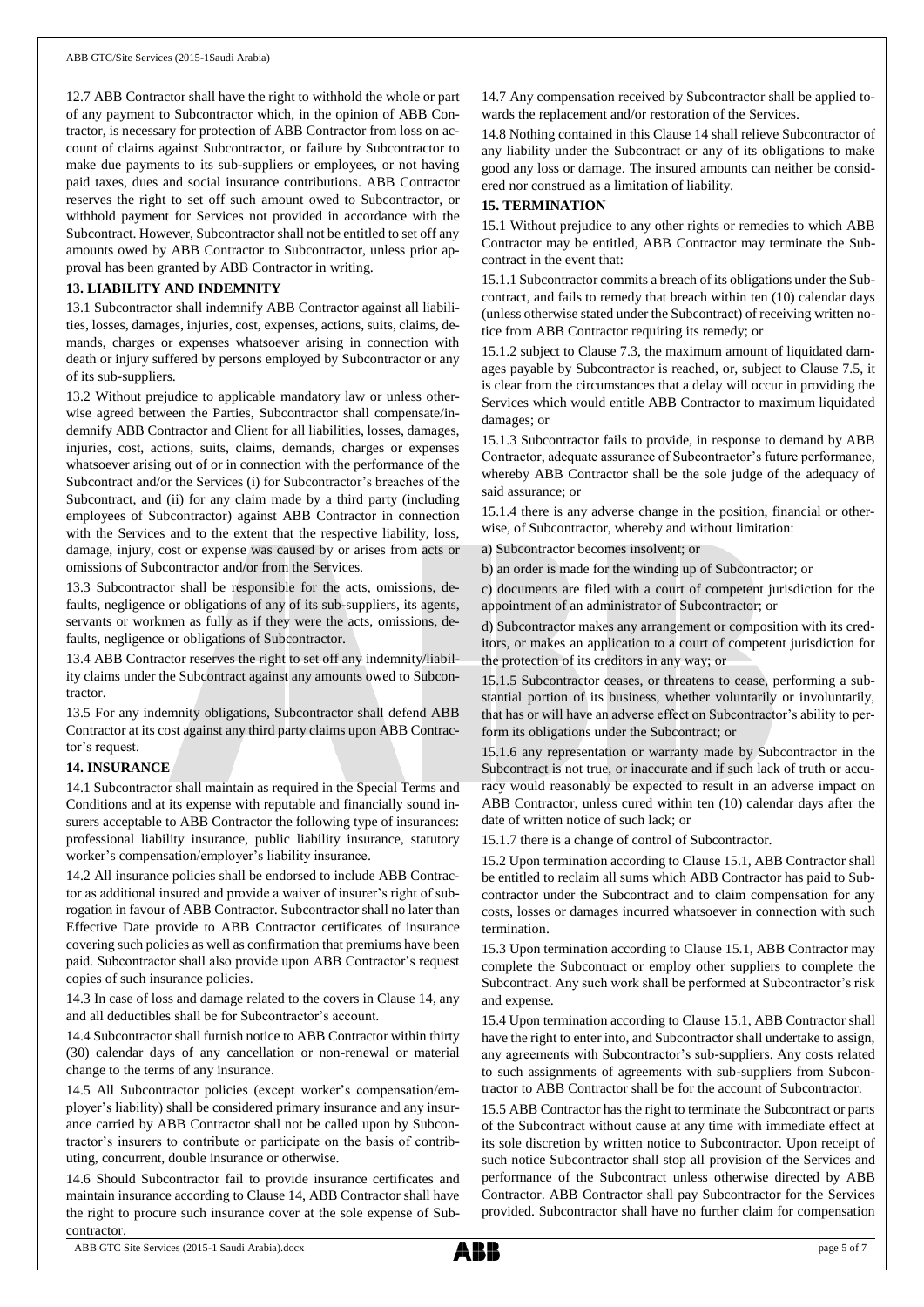due to such termination. Claims for compensation of loss of anticipated profits are excluded.

15.6 In case the Main Contract is terminated for reasons other than Subcontractor's performance and if ABB Contractor, as a result thereof, terminates the Subcontract, compensation to be paid to Subcontractor shall correspond to the compensation paid by Client to ABB Contractor for the respective part of the Subcontract.

15.7 On termination of the Subcontract, Subcontractor shall immediately deliver to ABB Contractor all copies of information or data provided by ABB Contractor to Subcontractor for the purposes of the Subcontract. Subcontractor shall certify to ABB Contractor that Subcontractor has not retained any copies of such information or data.

15.8 On termination of the Subcontract, Subcontractor shall immediately deliver to ABB Contractor all specifications, programs and other information, data, and Subcontractor Documentation regarding the Services which exist in any form whatsoever at the date of such termination, whether or not then complete.

15.9 Termination of the Subcontract, however arising, shall not affect or prejudice the accrued rights of the Parties as at termination, or the continuation of any provision expressly stated to survive, or implicitly surviving, termination.

### **16. COMPLIANCE, INTEGRITY**

16.1 Subcontractor shall provide the Services in compliance with all relevant legislation, laws, rules, regulations, and codes of practice, guidance and other requirements of any relevant government or governmental agency. To the extent that such regulations are advisory rather than mandatory, the standard of compliance to be achieved by Subcontractor shall be in compliance with the generally accepted best practice of the relevant industry. During the term of the Subcontract, Subcontractor shall on a six-monthly basis provide to ABB Contractor a duly completed Six Monthly Subcontractor's Compliance with Labor Laws Certificate substantially in the format attached to the Order as ANNEX 1.

16.2 Subcontractor must comply with the ABB Lists of Prohibited and Restricted Substances and with the reporting and other requirements regarding Conflict Minerals made available under **[www.abb.com](http://www.abb.com/) – Supplying – Material Compliance** or otherwise and shall provide ABB Contractor with respective documents, certificates and statements if requested. Any statement made by Subcontractor to ABB Contractor (whether directly or indirectly, e. g. where applicable via the ABB Supplier Registration and Pre-Qualification System) with regard to materials used for or in connection with the Services will be deemed to be a representation under the Subcontract.

16.3 Subcontractor represents and warrants that it is knowledgeable with, and is and will remain in full compliance with all applicable trade and customs laws, regulations, instructions, and policies, including, but not limited to, securing all necessary clearance requirements, proofs of origin, export and import licenses and exemptions from, and making all proper filings with appropriate governmental bodies and/or disclosures relating to the provision of services, the release or transfer of goods, hardware, software and technology to non U.S. nationals in the U.S., or outside the U.S., the release or transfer of technology and software having U.S. content or derived from U.S. origin software or technology.

16.4 No material or equipment included in or used for the Services shall originate from any company or country listed in any relevant embargo issued by the authority in the country where the Services shall be used or an authority otherwise having influence over the equipment and material forming part of the Services. If any of the Services are or will be subject to export restrictions, it is Subcontractor's responsibility to promptly inform ABB Contractor in writing of the particulars of such restrictions.

16.5 Both Parties warrant that each will not, directly or indirectly, and that each has no knowledge that the other Party or any third parties will, directly or indirectly, make any payment, gift or other commitment to its customers, to government officials or to agents, directors and employees of each Party, or any other party in a manner contrary to applicable laws (including but not limited to the U. S. Foreign Corrupt Practices Act and, where applicable, legislation enacted by member states and signatories implementing the OECD Convention Combating Bribery of Foreign Officials), and shall comply with all relevant laws, regulations, ordinances and rules regarding bribery and corruption. Nothing in the Subcontract shall render either Party or any of its Affiliates liable to reimburse the other for any such consideration given or promised.

16.6 Subcontractor herewith acknowledges and confirms that Subcontractor has received a copy of ABB's Code of Conduct and ABB's Supplier Code of Conduct or has been provided information on how to access both ABB Codes of Conduct online under **[www.abb.com/Integ](http://www.abb.com/Integrity)[rity](http://www.abb.com/Integrity)**. Subcontractor is obliged and agrees to perform its contractual obligations in accordance with both ABB Codes of Conduct, including but without limitation to all employment, health, safety and environmental requirements specified therein.

16.7 ABB has established the following reporting channels where Subcontractor and its employees may report suspected violations of applicable laws, policies or standards of conduct: Web portal: **[www.abb.com/Integrity](http://www.abb.com/Integrity) – Reporting Channels**; telephone and mail address: specified on this Web portal.

16.8 Any violation of an obligation contained in this Clause 16 shall be a material breach of the Subcontract. Either Party's material breach shall entitle the other Party to terminate the Subcontract with immediate effect and without prejudice to any further right or remedies under such Subcontract or applicable law.

16.9 Notwithstanding anything to the contrary contained in the Subcontract, Subcontractor shall, without any limitations, indemnify and hold harmless ABB Contractor from and against any liabilities, claim, proceeding, action, fine, loss, cost or damages arising out of or relating to any such violation of the above mentioned obligations and the termination of the Subcontract, or arising from export restrictions concealed by Subcontractor. With respect to export restrictions solely attributable to ABB Contractor's use of the Services, the now said commitment shall only apply to the extent Subcontractor has knowledge of or reasonably should have been aware of such use.

### **17. ASSIGNMENT AND SUBCONTRACTING**

17.1 Subcontractor shall neither novate nor assign, subcontract, transfer, nor encumber the Subcontract nor any parts thereof (including any monetary receivables from ABB Contractor) without prior written approval of ABB Contractor.

17.2 ABB Contractor may at any time assign, novate, encumber, subcontract or deal in any other manner with all or any of its rights or obligations under the Subcontract.

### **18. NOTICES AND COMMUNICATION**

Any notice shall (unless otherwise agreed upon) be given in the language of the Subcontract by sending the same by registered mail, courier, fax or by e-mail to the address of the relevant Party as stated in the Subcontract or to such other address as such Party may have notified in writing to the other for such purposes. E-mail and fax notices expressly require written confirmation issued by the receiving Party. Electronic read receipts may not under any circumstances be deemed as confirmation of notice. Electronic signatures shall not be valid, unless expressly agreed in writing by duly authorised representatives of the Parties.

#### **19. WAIVERS**

Failure to enforce or exercise, at any time or for any period, any term of the applicable ABB GTC/Site Services or the Subcontract does not constitute, and shall not be construed as, a waiver of such term and shall not affect the right later to enforce such term or any other term herein contained.

### **20. GOVERNING LAW AND DISPUTE SETTLEMENT**

20.1 The Subcontract shall be governed by and construed in accordance with the laws of the country (and/or the state, as applicable) of ABB